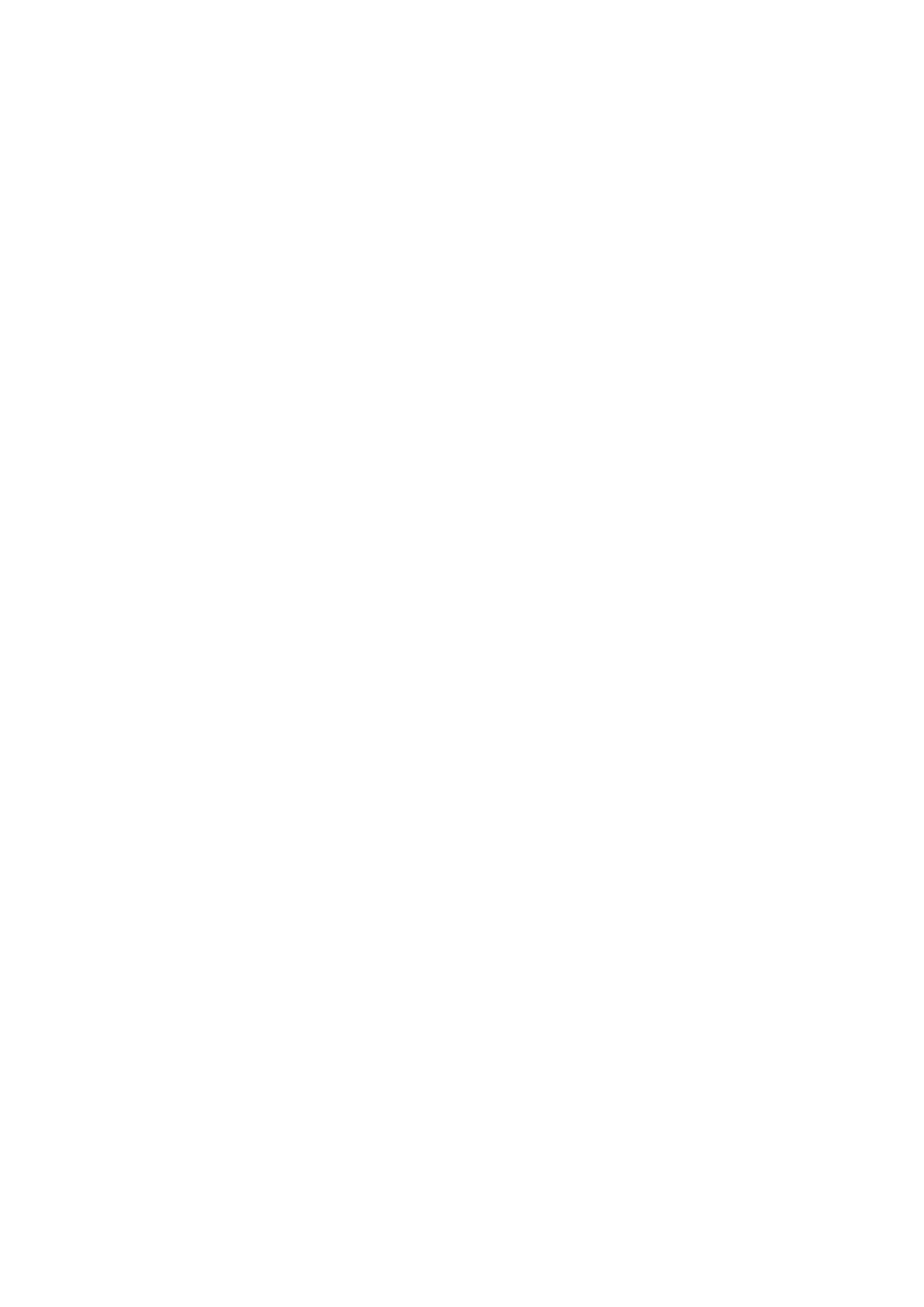



| Deliverable number: | D 2.6.25                                          |  |
|---------------------|---------------------------------------------------|--|
| Deliverable name:   | Comparison of fuel bed models                     |  |
| Work package:       | WP 2.6 Boiler Optimisation/Design - Demonstration |  |
| Lead contractor:    | Peter Paul van het Veen                           |  |

| <b>Status of deliverable</b> |    |                   |  |  |
|------------------------------|----|-------------------|--|--|
| <b>I</b> Action              | By | Date (yyyy-mm-dd) |  |  |
| Submitted (Author(s))        |    |                   |  |  |
| Verified (WP-leader)         |    |                   |  |  |
| Approved (SP-leader)         |    |                   |  |  |

| Author(s)                    |            |                               |                       |  |  |
|------------------------------|------------|-------------------------------|-----------------------|--|--|
| <b>Name</b><br>Organisation  |            | E-mail                        | Tel                   |  |  |
| Ragnar Warnecke              | <b>GKS</b> | Ragnar.warnecke@gks-<br>sw.de | +49(9721)6580-<br>120 |  |  |
| <b>GKS</b><br>Müller, Volker |            | volker.mueller@gks-<br>sw.de  | +49(9721)6580-<br>125 |  |  |
|                              |            |                               |                       |  |  |
|                              |            |                               |                       |  |  |
|                              |            |                               |                       |  |  |

**Abstract**

**Fuel bed models are the key to on the one hand side a better understanding of the combustion process and on the other hand side an important instrument to deliver reliable boundary conditions for CFD simulations. While the GKS-model has a significant plus at the description of the transportation and mixing in the fuel bed; the TNO-model has an advantage concerning a better prediction of the simulation temperatures.** 

**All in all the available fuel bed models deliver more or less plausible results and are good instruments for predicting starting conditions for CFD-calculations.**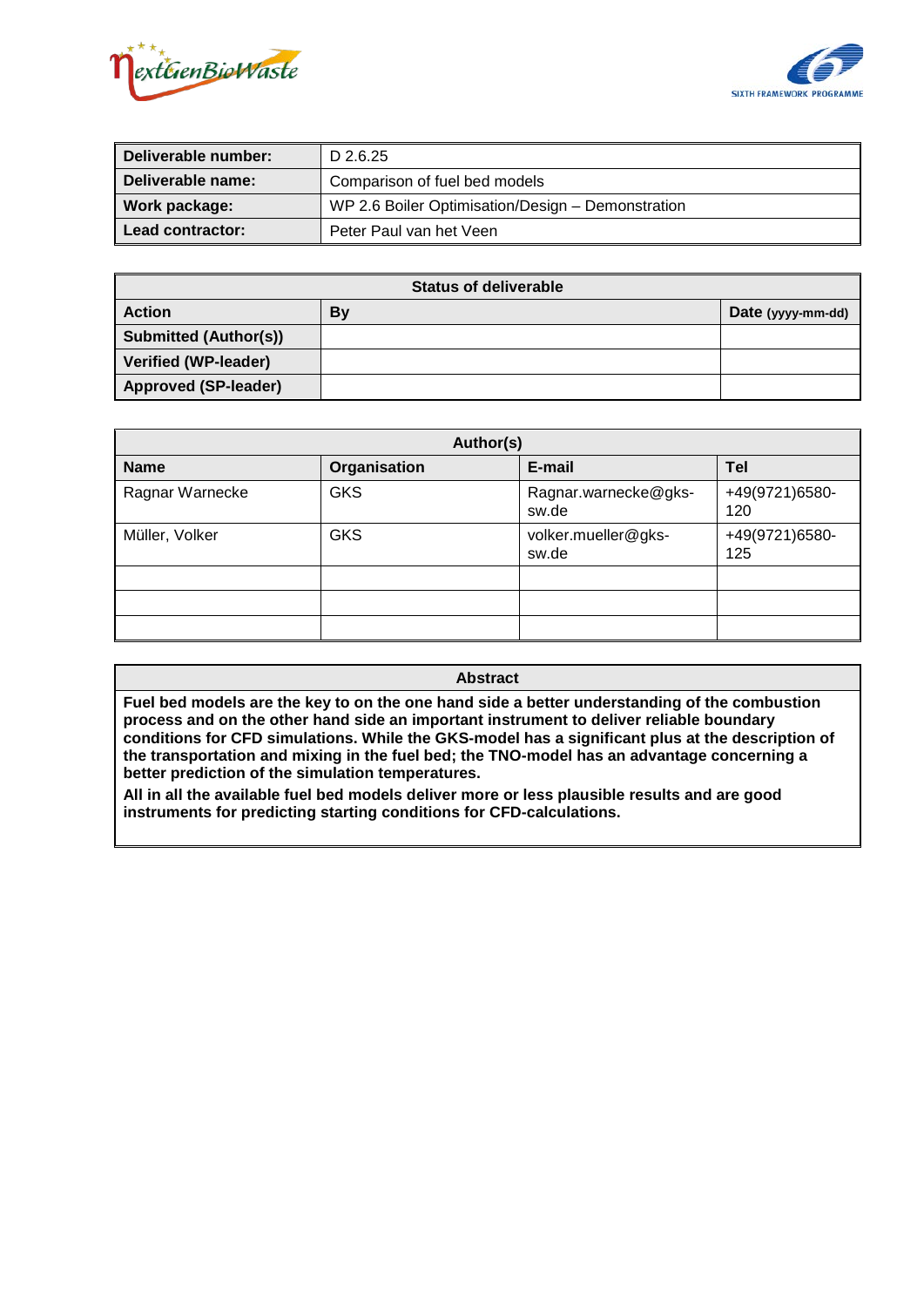| Date       | Version | Author(s)       | <b>Comments</b> |
|------------|---------|-----------------|-----------------|
| 2009-02-23 |         | Ragnar Warnecke | <b>DRAFT</b>    |
|            |         |                 |                 |
|            |         |                 |                 |
|            |         |                 |                 |
|            |         |                 |                 |
|            |         |                 |                 |
|            |         |                 |                 |
|            |         |                 |                 |
|            |         |                 |                 |
|            |         |                 |                 |
|            |         |                 |                 |
|            |         |                 |                 |
|            |         |                 |                 |
|            |         |                 |                 |
|            |         |                 |                 |
|            |         |                 |                 |
|            |         |                 |                 |
|            |         |                 |                 |
|            |         |                 |                 |
|            |         |                 |                 |
|            |         |                 |                 |
|            |         |                 |                 |
|            |         |                 |                 |
|            |         |                 |                 |
|            |         |                 |                 |

#### **Version history (not to be used if Track version is used in eRoom). To be deleted before final version is converted to PDF-format**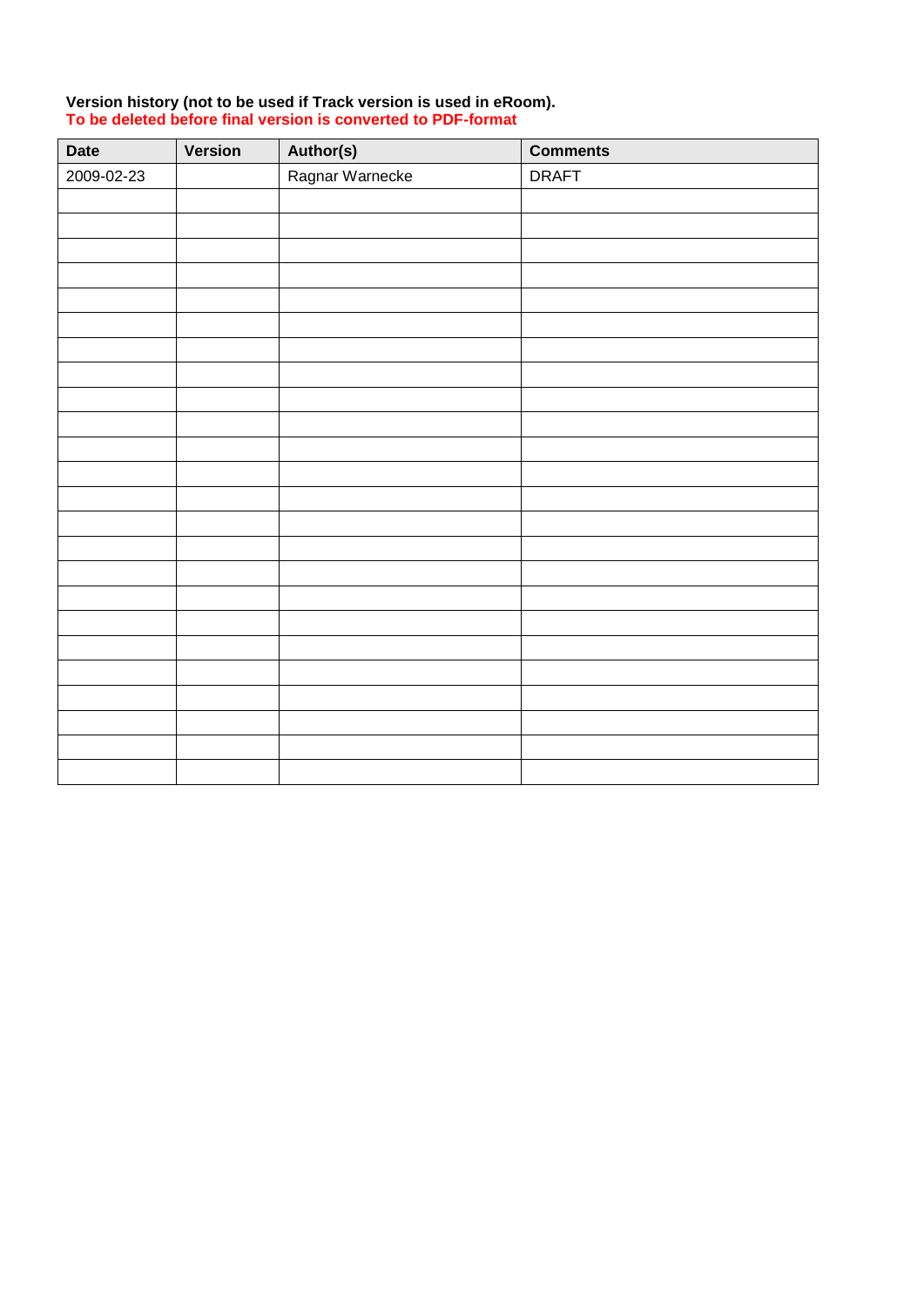



Page

## **TABLE OF CONTENTS**

|               | PARTICLES IN THE BOILER OF WASTE-TO-ENGERGY PLANTSFEHLER! TEXTMARKE N                                                                       |
|---------------|---------------------------------------------------------------------------------------------------------------------------------------------|
| $\mathcal{R}$ | PARTICLE MEASUREMENTS AT GKSFEHLER! TEXTMARKE NICHT DEFINIERT.<br>GKS-Particle measurement methode Fehler! Textmarke nicht definiert.<br>31 |
|               | PARTICEL DEPOSITION FEHLER! TEXTMARKE NICHT DEFINIERT.                                                                                      |
| $\mathcal{F}$ | SUMMARY AND OUTLOOK FEHLER! TEXTMARKE NICHT DEFINIERT.                                                                                      |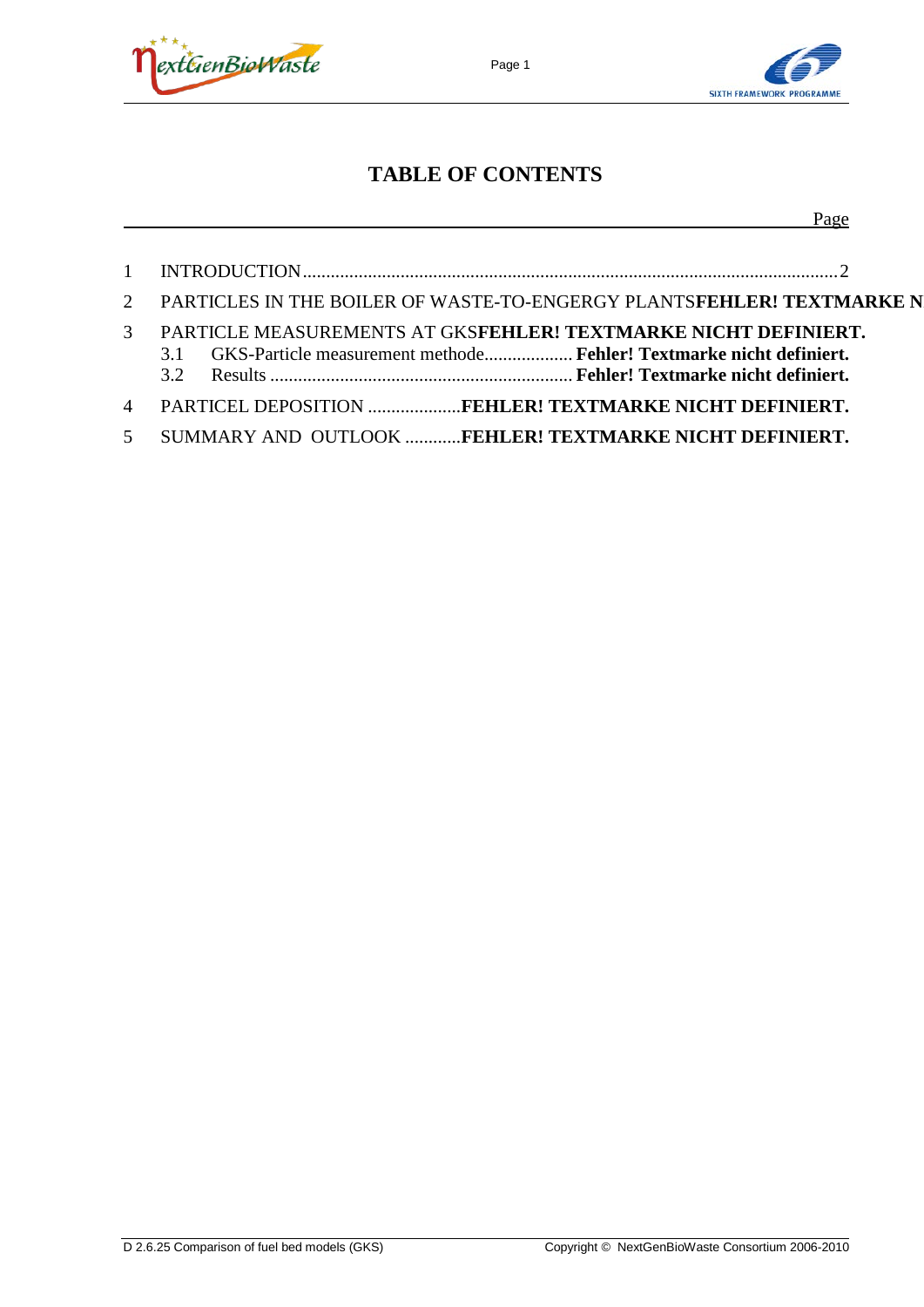



## **1 INTRODUCTION**

In former times waste was a source of illness and pestilence. Incineration is the appropriate measure for on the one hands side inertisation of waste to a non-dangerous, hygienic matter and on the other hand minimising its volume. Waste incineration under controlled conditions in a technical plant is part of the waste handling for more than one hundred years now and seems to be the appropriate technique for the future.

While the combustion of more or less homogenous fossil energy material (i.e. gas, oil, lignite, coal) is investigated extensively in the last decades, the understanding of the combustion process for strongly heterogeneous materials as waste, RDF, biomass etc. is rudimental.

In the plants with heterogeneous fuel a lot of problems can occur: These can be for example the stability of the combustion itself, the release of corrosive species and of deposit causing particles or release or the release of emissions by uncontrolled operation.

To keep a real commercial plant in good operation a lot of knowledge has be present for the operators. The knowledge about the combustion on the grate is really poor. Just the formation of the main combustion products as H2O, CO2, O2, N2, SO2 and HCl are easily to be calculated. It can hardy be foreseen where these components occur in the combustion chamber and what minor components will be formed, i.e. CO, CxHy, aerosols etc.

The use of CFD (computational fluid dynamics) will give the possibility to locate different reactions, flows, residence times etc. and get a further "feeling" about the plant. But all the CFD simulation, which is a very good instrument to describe specific behaviour of the flue gas, is depending on the boundary conditions. The main boundary conditions are:

- Geometry of combustion chamber and boiler
- Properties of the walls, inserted tubes and other internals
- Inlet of gases (for example secondary air or recirculation gas)
- Flow off of the flue gas and especially
- Inlet of fuel.

The last one is the most important but unfortunately the less known.

A lot of attempts had been made up to now, to build up models to describe the processes in the fuel bed. In this deliverable the differences of the two fuel bed models which had been developed by members of the consortium will be described.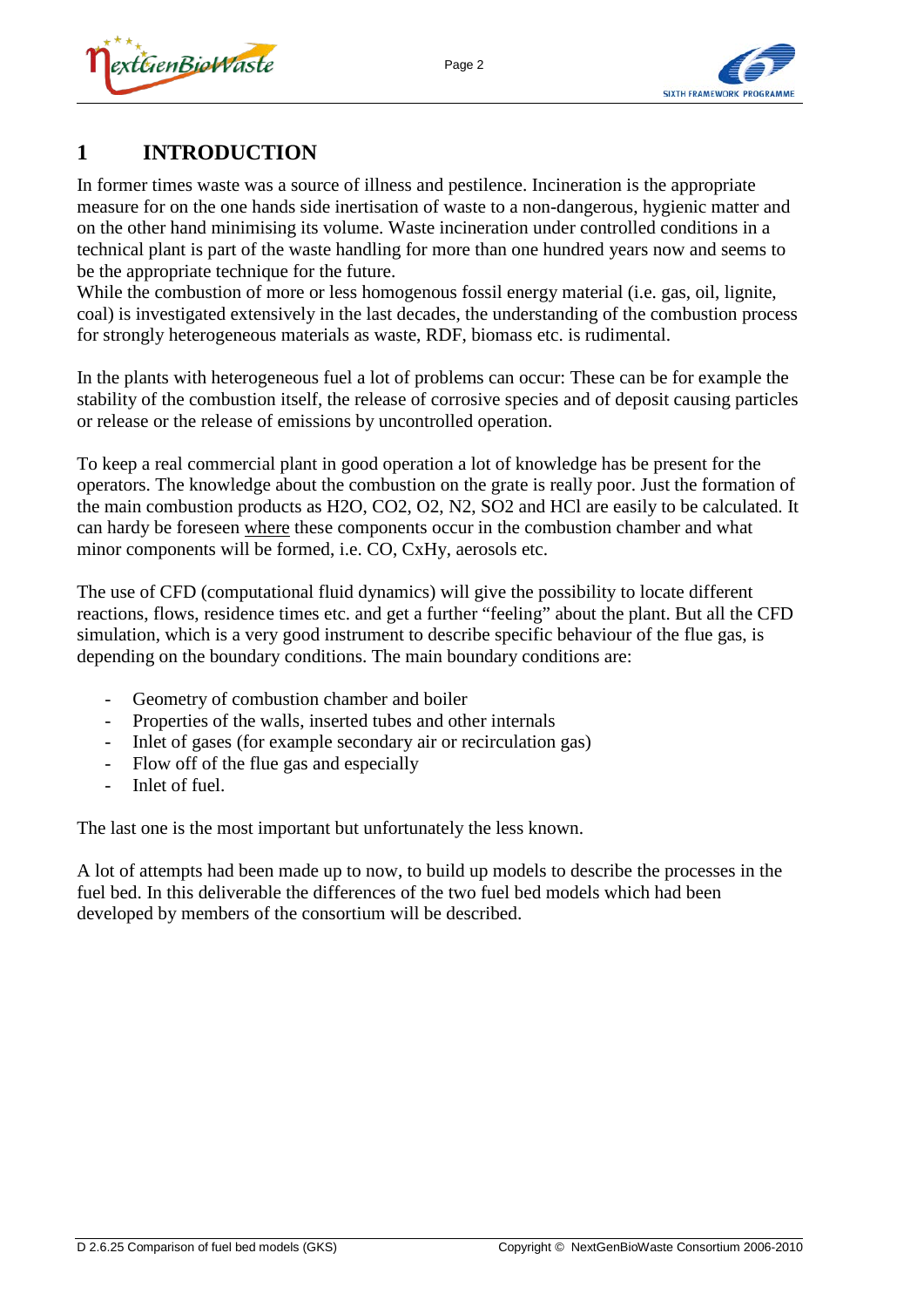



## **2 OVERVIEW OF FUEL BED MODELLING**

In the last thirty years several attempts had been made to describe the process in the fuel bed of grate systems. The main works are.

- 1. Univ. Sheffield Prof. Swithenbank et al.
- 2. Univ. Bochum Dr. Krüll et al.
- 3. Univ. Bochum Dr. Wirtz et al.
- 4. Univ. Duisburg-Essen Prof. Görner et al.
- 5. TU Clausthal Prof. Beckmann et al.
- 6. Fraunhofer Dr. Gruber et al.
- 7. FZK Dr. Peters et al.
- 8. Umsicht Dr. Wolf et al.
- 9. TNO Dr. von Kessel et al.
- 10. GKS Dr. Warnecke et al.:



Figure 2.1: Overview of activities about grate furnace modelling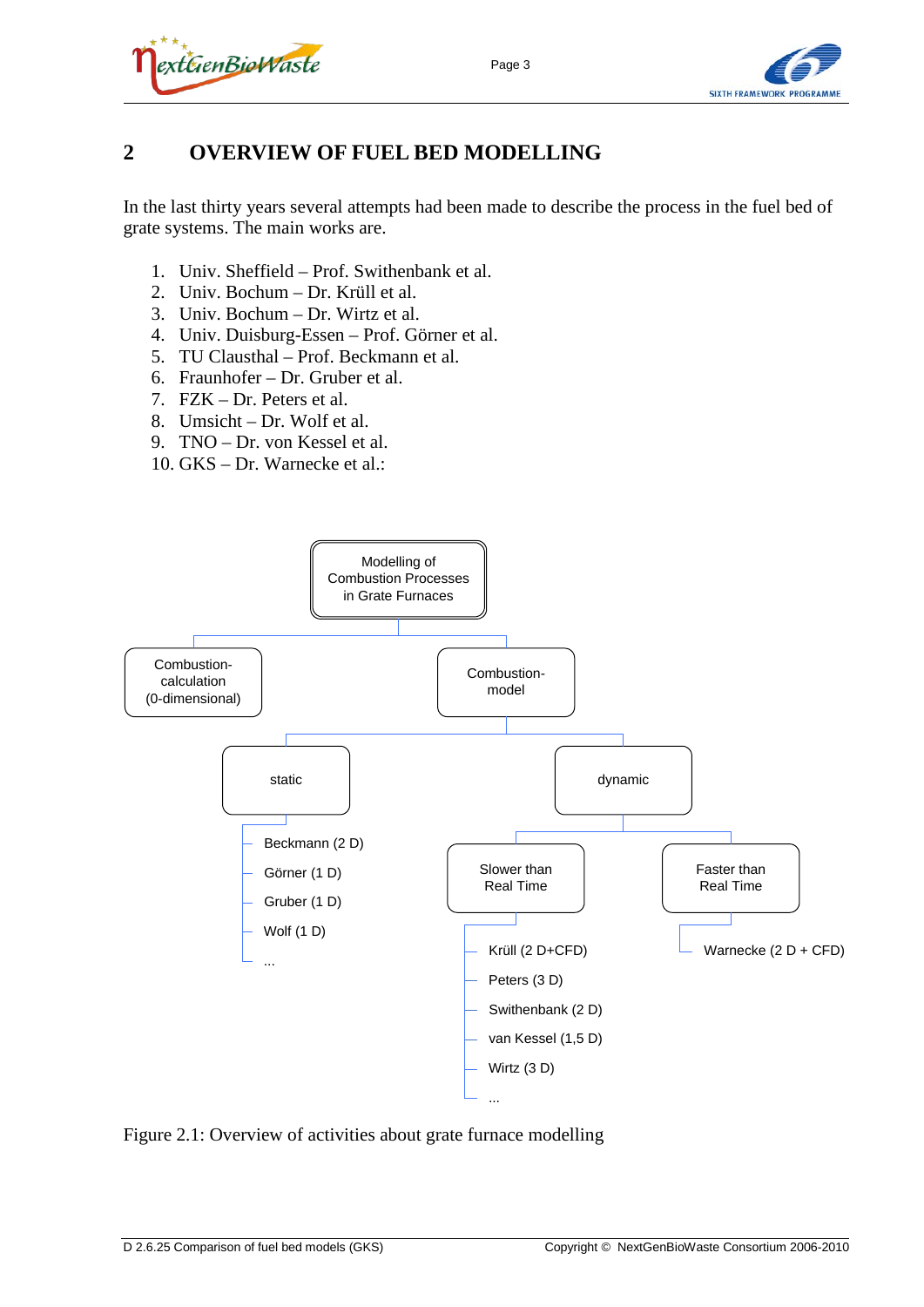



There are several other attempts, mostly based on Excel-files, which can all not been quoted. Figure gives an overview about the models structured in static and dynamic models. "Static" means here that the model runs with one set of boundary conditions and delivers one result. In "Dynamic" models the user is able to change boundary conditions and the model delivers continuously new results. The intermediate output data of the dynamic models between two stationary simulation results with two different boundary conditions are physically and chemically plausible (and meet measurements of real plants).

A systematic overview for the different models can be taken from [Wolf, 2005].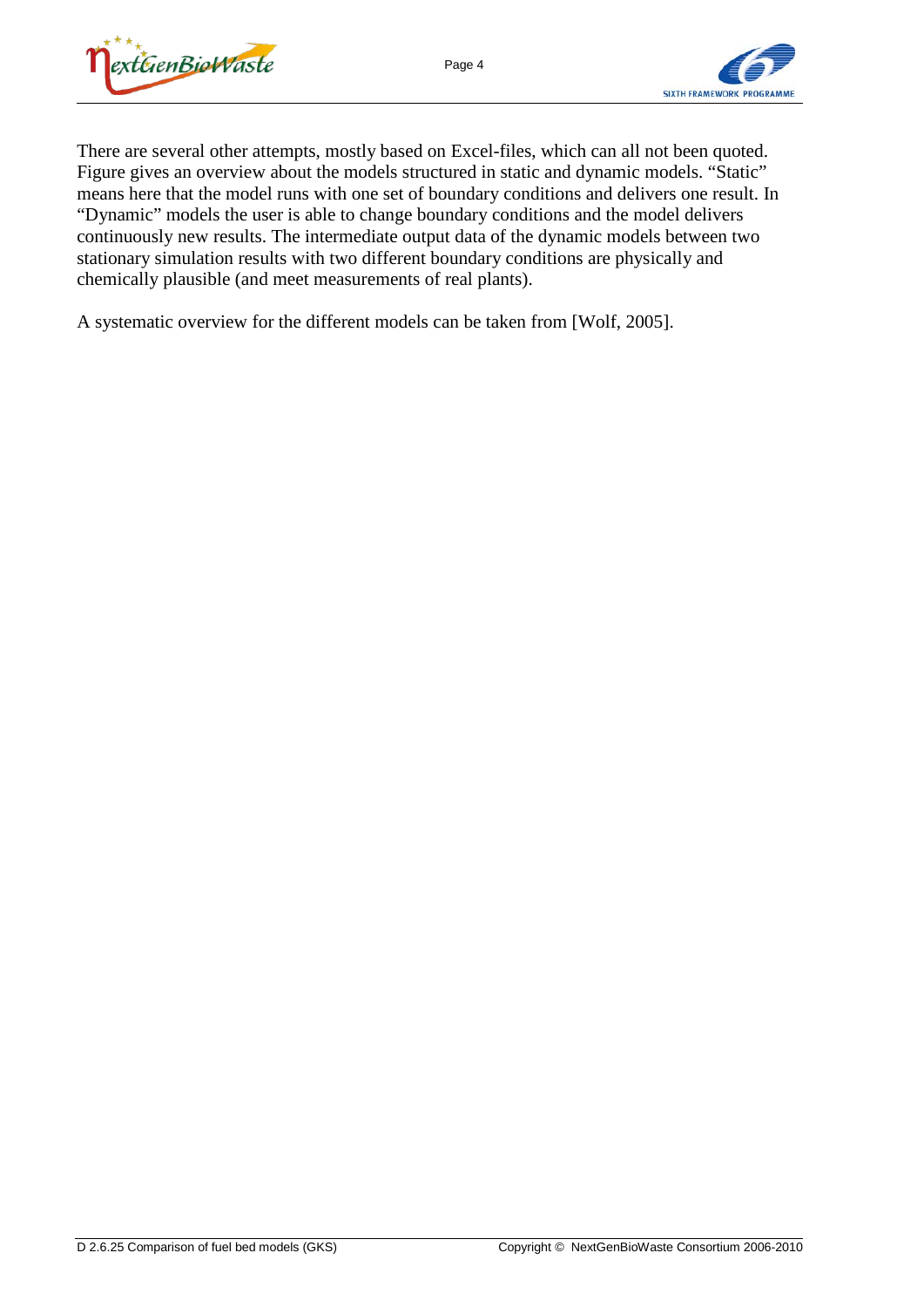



## **3 FUEL BED MODELS FROM TNO AND GKS**

Two main developers of the above listed fuel bed models have been part of the NGBW consortium. It was the aim to use the results of these models as boundary conditions for CFD simulations as they had been carried out in deliverable D2.6.26. For this it should be described what the differences between these two models are. A detailed description of the TNO model is given in D2.5.15.

#### **3.1 Basics in about the models**

The general difference is the kind of reactor model. While the TNO-model uses a 1,5 dimensional plug flow reactor the GKS-model bases on a 2,5-dimensional multi steering reactor. Both, plug flow and steering reactor, are the two used models in process engineering. The differences are given in the time depending relations.

While the TNO-model simulates the fuel bed partially at a defined time step at a certain position of the grate the GKS-model simulates the whole grate from the feeding ramp to the deslagger simultaneously in real time or faster. So the TNO-model needs more time and more manpower to generate the data from a complete grate.

To get an overview about the two models [Fig. 3.1](#page-8-0) gives a view on the model of TNO and [Fig.](#page-9-0)  [3.2](#page-9-0) of the GKS-model. In general the GKS-model is similar to the TNO-model but do run more or less simultaneously for all cells while TNO has the focus on one cell at one time.



<span id="page-8-0"></span>Fig. 3-1: TNO-model for one cell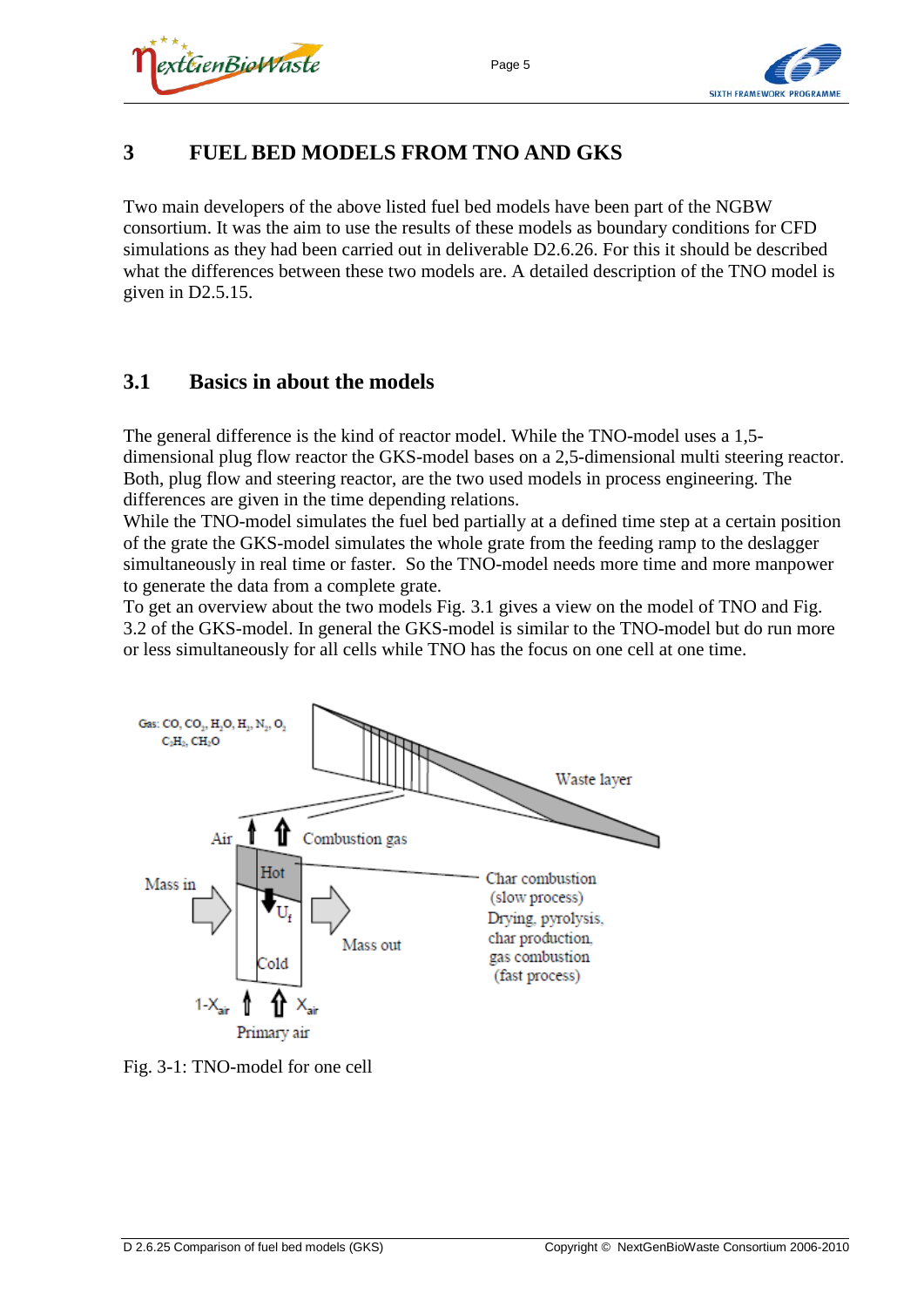





<span id="page-9-0"></span>Fig. 3-2: GKS-model for one cell

#### **3.2 Particle model**

The particle model of TNO bases on a uniform composition. The drying rate is linear depending on the overall concentration in the particle. GKS-particle have 3 different shells. One particle consists of one waste fraction. Usually 13 different waste fractions are defined (i.e. paper, organic, plastics, inert etc.). Each waste fraction consists of about 10 species (i.e. H2O, CO, CO2, O2 etc.). At the beginning the species concentration in one particle is distributed equal. With increasing temperature the concentration of the species begin to change; normally at the outer shell at first.

#### **3.3 Heat transfer**

The heat transfer mechanisms into the fuel bed are for both models conduction, convection and radiation. TNO uses a relation factor, based on a specific triangle, for the downward velocity of the pyrolysis front into the fuel bed. In contrary to that in the GKS-model the velocity of reaction into the bed is a function of the transport mechanism of the grate and the fuel properties. In opposite to the TNO-model GKS assumes that no gas phase reaction takes place in the fuel bed. Both models have a reaction model for the coke in the bed and have incorporated a radiation heat transfer between fuel bed and upper gas phase in both directions, i.e. from bed to gas and from gas to bed.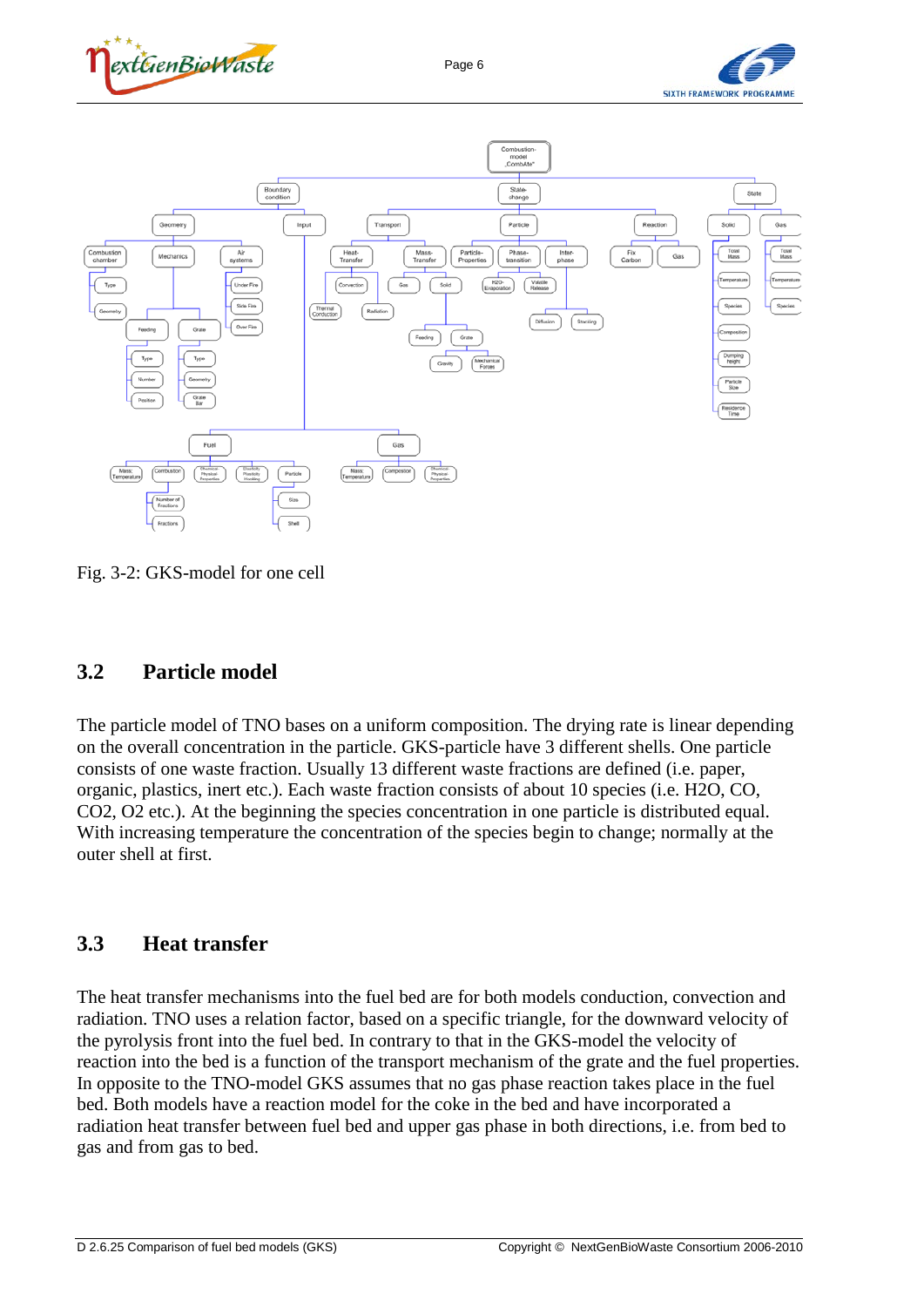



### **3.4 Water**

Within both models the liquid water content in the wet waste is heated up. In the GKS-model there is a temperature profile in the particle while in the TNO-model there is a constant temperature for the whole particle. Increasing the temperature up to 100°C H2O will be evaporated. GKS has a limitation by release of the water due to 3 different shells per particle where the mass and heat transfer is limited. TNO has a limitation to the evaporated water by the maximum content that the gas flow can take over. The maximum content is given by the water saturation  $\Phi w = U \cdot A (p_{w,s} - p_{w,q})$ , where  $U = f(Sh, Re)$ .

### **3.5 Volatiles**

Both fuel models refer to a limited number of species. These species are chosen as representative "gases" which are "solids" at ambient conditions. With influencing heat, the "solids" evaporate, or lets better call it pyrolyse. The used enthalpy for the pyrolysation is set to zero in both cases. The release of these volatiles is based in the GKS-model on measured data which had been found together with [Marzi, 2005] by analysing the temperature and time depending release f(t,T) of volatiles from 13 different waste fractions. TNO uses a release rate f(T) and a formation of species by error-functions. A difference is not only in the model itself but also in the used species. [Tab. 3.1](#page-10-0) gives an overview of the different species.

| <b>GKS-species</b> | <b>TNO-species</b> |
|--------------------|--------------------|
| N2                 | N2                 |
| O2                 | O <sub>2</sub>     |
| H2                 | H2                 |
| H2O                | H2O                |
| CO                 | CO                 |
| CO <sub>2</sub>    | CO <sub>2</sub>    |
| C3H8               | C2H2               |
|                    | CH <sub>2</sub> O  |
| $\mathcal{C}$      | $\curvearrowright$ |

<span id="page-10-0"></span>Tab. 3.1

The hydrocarbons are representatives of the pyrolysis tar and C is the placeholder for coke.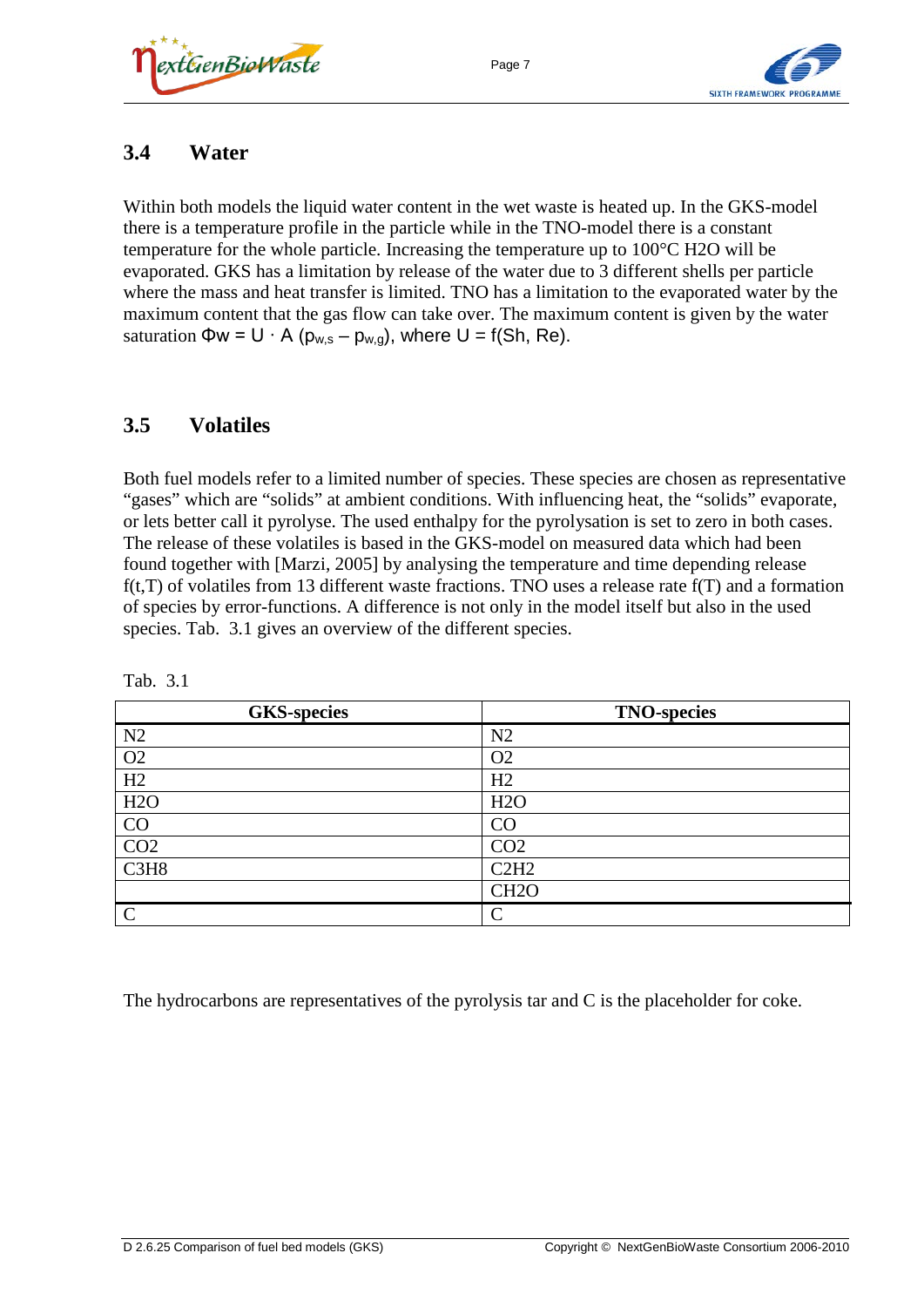## **3.6 Reaction in the gas phase**

As yet mentioned the TNO-model includes gas phase reaction in the fuel bed. GKS assumes that in general the flow velocity is the fuel bed channels is higher than the flame velocity, so that there will not be reactions in the gas phase inside the bed; while there is a solid phase reaction of coke. GKS simplifies the gas phase reaction above the bed by a complete combustion calculation at gas phase temperatures for all the components except coke and the tar placeholder (C3H8). For C and C3H8 there had been chosen reduced kinetic parameter sets to decrease the reaction velocity.

Page 8

In the TNO-model the reactions of the non-tar components are calculated by Gibb's Minimisation at gas phase temperatures. An error-function at a specific temperature deliver the relation between the tar components C2H2 and CH2O.

## **3.7 Transport and Mixing**

Because the stationary TNO-model bases on a pot-furnace-model and the calculation have to be made by step-by-step along the grate there is neither a transportation nor a mixing model included. The pot furnace will be observed as a function of time f(t).

The instationary GKS-model has a transport model which implements the mixing of the fuel. The transportation is described by the movement and the geometry of the grate bars in relation to the properties of the fuel. The grate movement is given by the strokes of the grate bars. A higher grate bar is able to move more fuel. It has been taken further into consideration the angle of the grate bars as well as the angle of the grate itself. This allows to include the effect of gravity on fuel movement. The influence of properties of the fuel, as there are weight, density, elasticity etc., had been taken into account as well.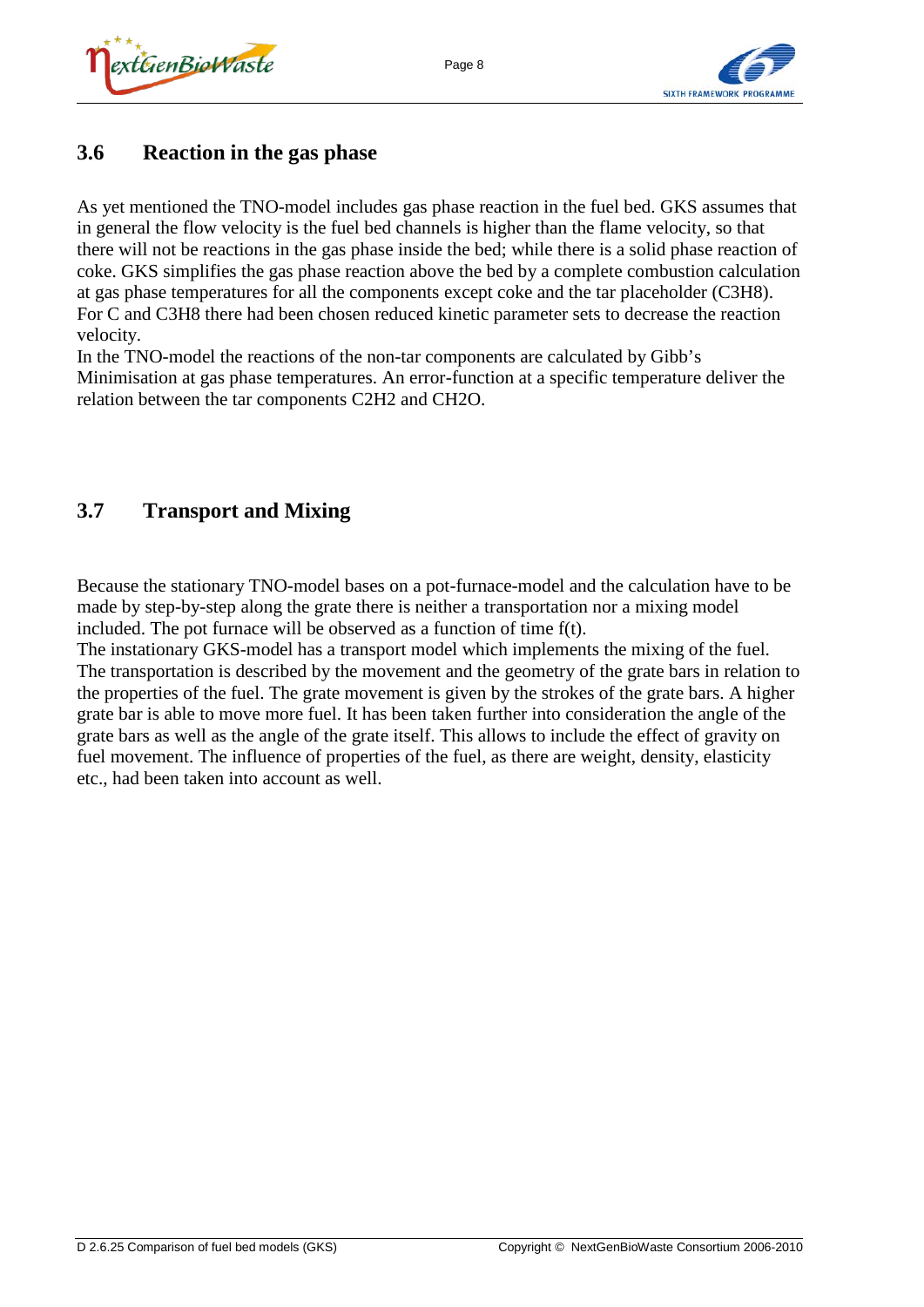



## **4 RESULTS**

On basis of the same boundary conditions calculations with both models have been made. The boundary conditions are given in the following.

Fuel:

|           | Mass flow<br>[kg/s] | Temperature<br>$L_0$ | Heating<br>value<br>[kJ/kg] |
|-----------|---------------------|----------------------|-----------------------------|
| Fuel mass | n n                 | 25                   | 10.075                      |

#### Primary air (or: under fire air):

|                 | Flow<br>$[Nm^3/h]$ | Mass flow<br>[kg/s] | Temperature<br>[°C] | Velocity<br>[m/s] |
|-----------------|--------------------|---------------------|---------------------|-------------------|
| UA <sub>1</sub> | 800                | 0.2873              | 25                  | 0.04              |
| UA <sub>2</sub> | 3650               | 1.3110              | 25                  | 0.19              |
| UA <sub>3</sub> | 4180               | 1.5013              | 25                  | 0.22              |
| UA <sub>4</sub> | 3790               | 1.3612              | 25                  | 0.19              |
| UA <sub>5</sub> | 640                | 0,2299              | 25                  | 0,03              |

#### Side air (or: plate air):

|                     | Flow<br>$[Nm^3/h]$ | Mass flow<br>[kg/s] | Temperature<br>$[^{0}C]$ | Velocity<br>$\lceil m/s \rceil$ |
|---------------------|--------------------|---------------------|--------------------------|---------------------------------|
| PL1 one Side        | 1800               | 0.6437              | 120                      | 0.50                            |
| PL2 one Side        | 975                | 0.3487              | 120                      | 0.25                            |
| PL3 one Side        | 525                | 0.1877              | 120                      | 0.14                            |
| PL4 one Side        | 450                | 0.1609              | 120                      | 0.17                            |
| Side air both Sides | 7500               | 1.3410              | 120                      |                                 |

#### Secondary air

|                              | Mass flow<br>[ $kg/s$ ] | Temperature<br>$\mathsf{I}^{\circ}$ Cl | Velocity<br>[m/s] | Velocity x<br>[m/s] | Velocity y<br>$\lceil m/s \rceil$ |
|------------------------------|-------------------------|----------------------------------------|-------------------|---------------------|-----------------------------------|
| Front wall<br>Nozzle $1 - 6$ | 0.166                   | 120                                    | 52.2              | 52.199              | $-0.166$                          |
| Rear wall<br>Nozzle 1-4      | 0.248                   | 120                                    | 78.299            | $-76.322$           | $-17.483$                         |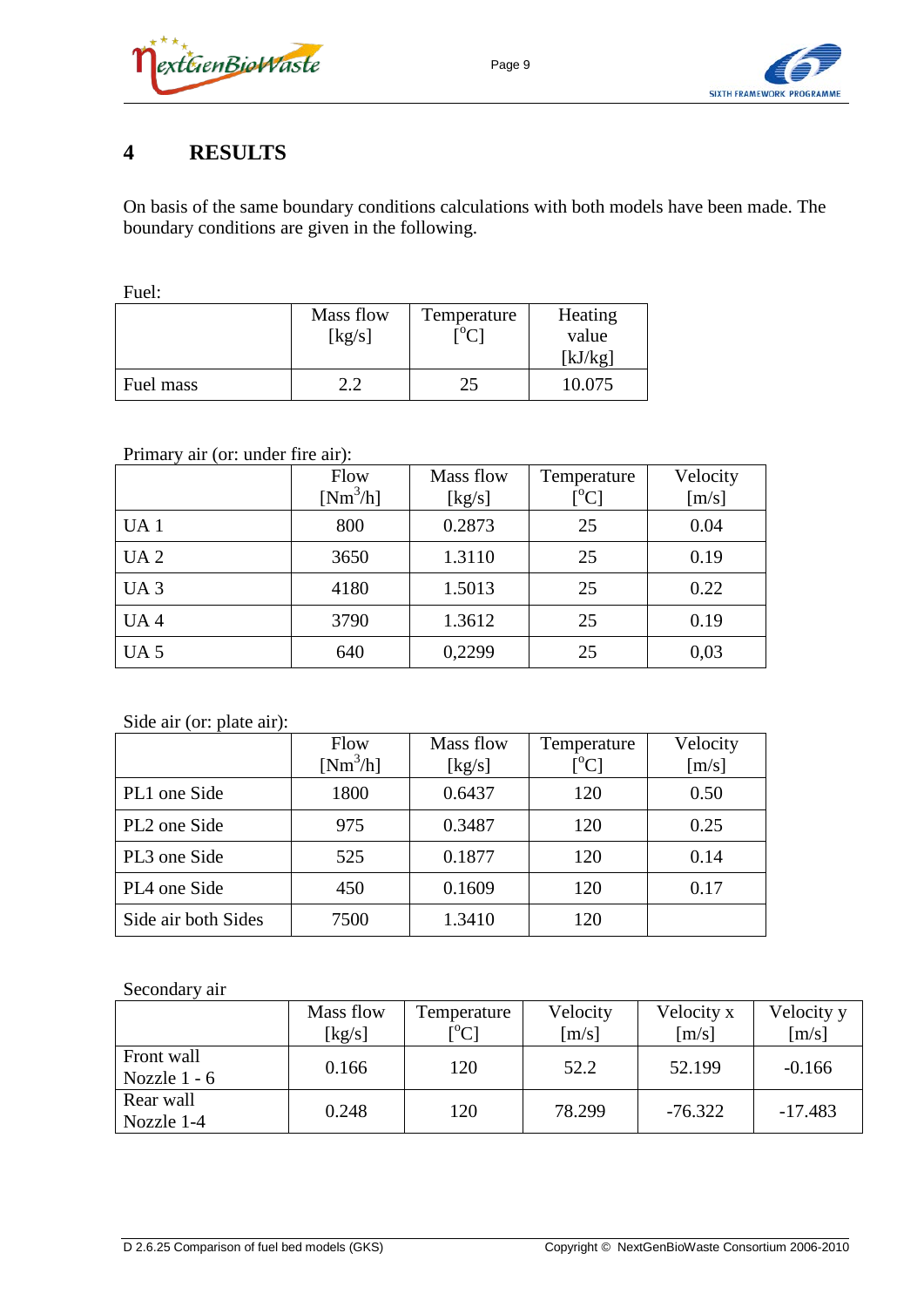



Rezi nozzles (1-9) at side walls:

| Mass flow $[kg/s]$             | 0.137  |
|--------------------------------|--------|
| Temperature $[^{\circ}C]$      | 150    |
| Velocity $[m/s]$               | 61.032 |
| $CO2$ [kg/kg]                  | 0.2032 |
| $H_2O$ [kg/kg]                 | 0.1066 |
| $O_2$ [kg/kg]                  | 0.0404 |
| $N_2$ [kg/kg]                  | 0.6498 |
| Molecular weight<br>[kg/kmole] | 28.56  |

With these data the models deliver the following figures [\(Fig. 4-1](#page-13-0) and [Fig. 4-2\)](#page-14-0). It can be seen, that the GKS-model predicts an earlier (means closer to the feeder) end of pyrolysis and combustion than the TNO-model. Here the GKS-model is obviously more reliable. On the other hand the GKS-model has a too high temperature at the end of the grate, what is not true compared with reality. Investigations showed that the radiation model is a bit global and therefore delivers not realistic results concerning the temperature distribution.



<span id="page-13-0"></span>Fig. 4-1: Species data of the TNO-model

Page 10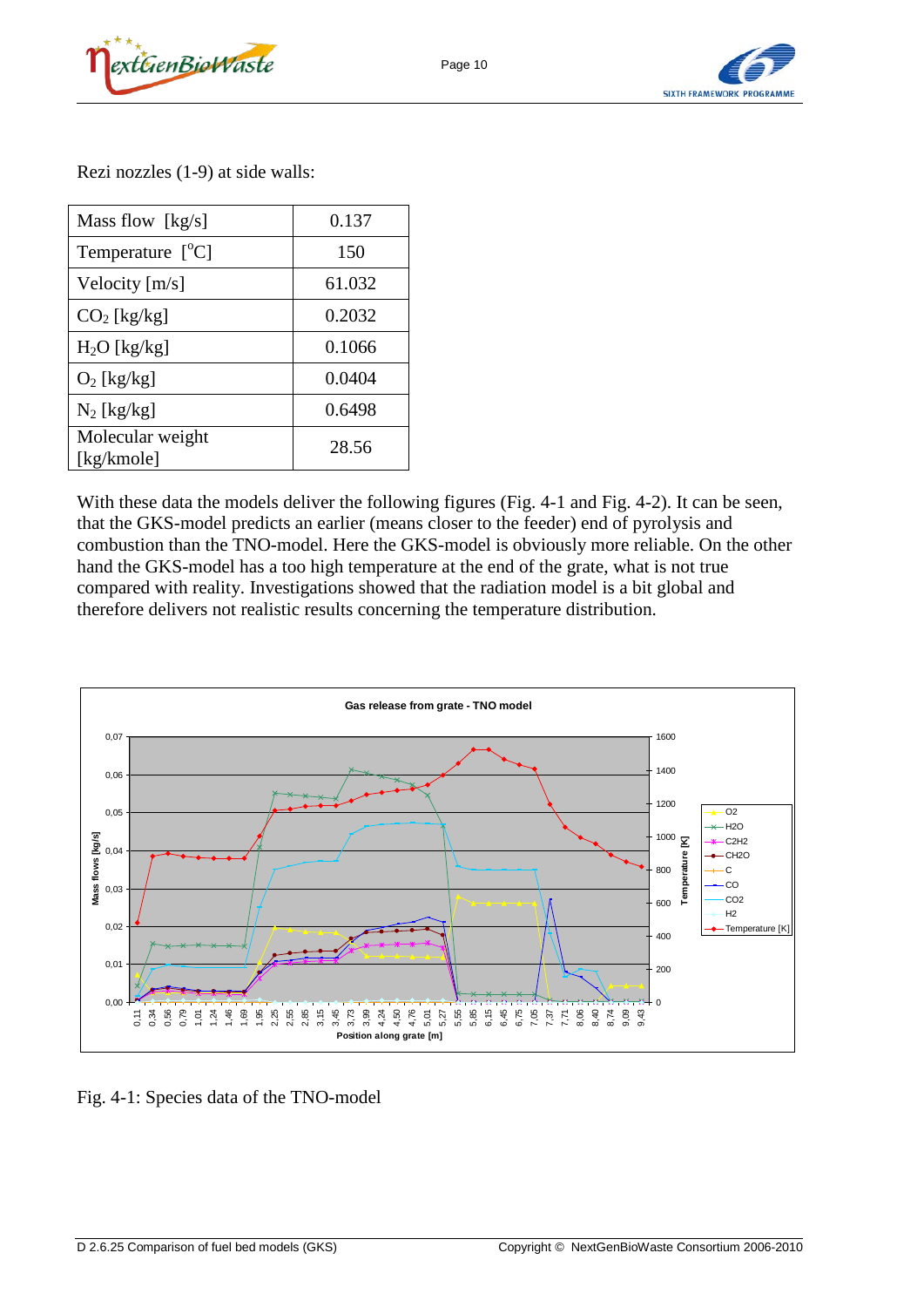





<span id="page-14-0"></span>Fig. 4-2: Species data of the GKS-model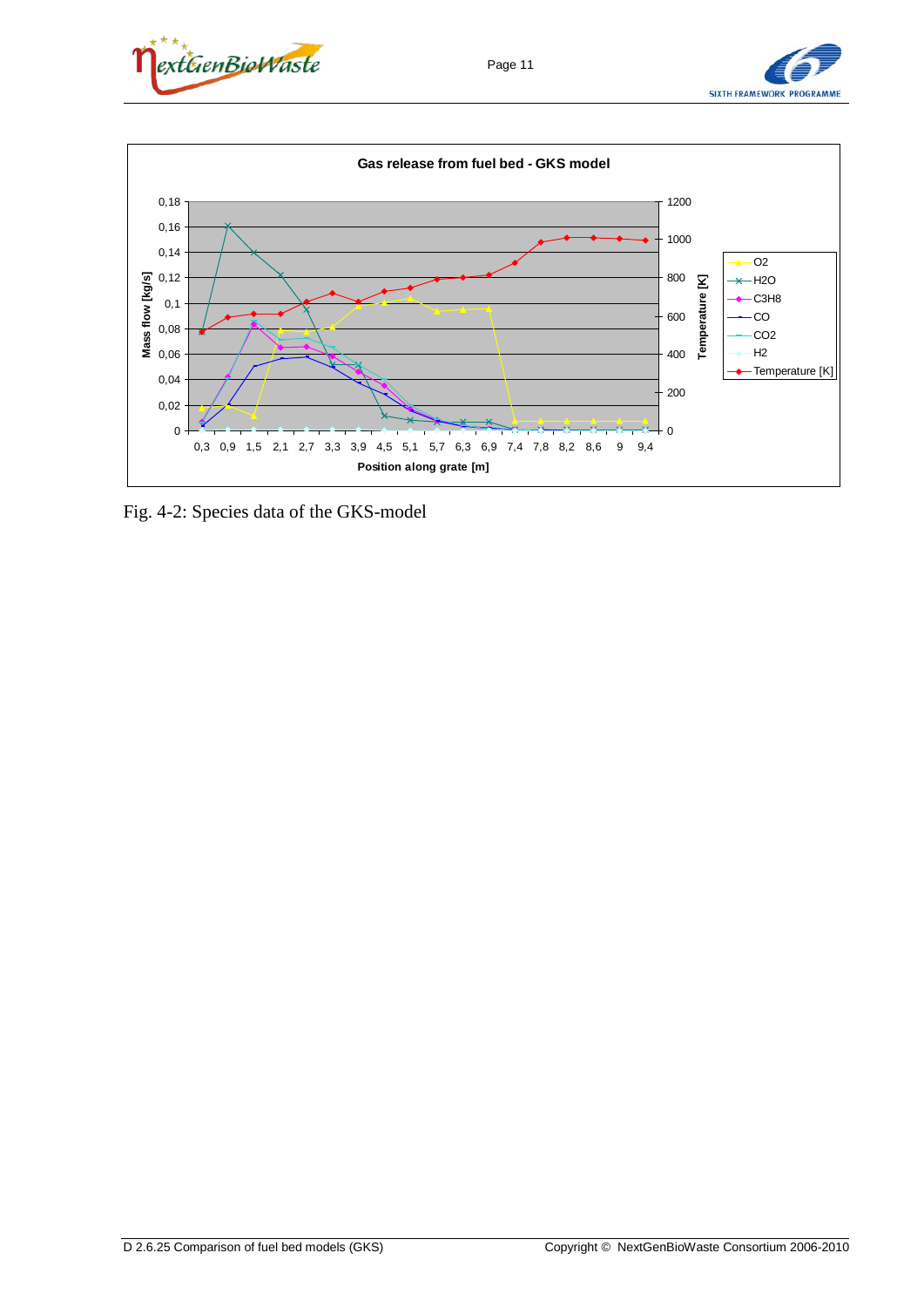



## **5 SUMMARY AND OUTLOOK**

[Tab. 5.1](#page-15-0) gives an overview about the different constituent parts of the two different models. The GKS-model includes much more physical-chemical subject than the TNO-model; but the TNOmodel delivers a better temperature distribution above the fuel bed.

|                           | <b>GKS</b>                                                                 | <b>TNO</b>                                                                                                            |
|---------------------------|----------------------------------------------------------------------------|-----------------------------------------------------------------------------------------------------------------------|
| 0.) Basics                | • 2,5 dimensional cascade multi steering reactor model                     | • 1,5 dimensional plug flow reactor model (pot furnace)                                                               |
|                           |                                                                            |                                                                                                                       |
|                           | • simulates the whole grate from feeding ramp to deslagger                 | • simulates the fuel bed partially at a defined time step                                                             |
|                           | simultaniously in real time or faster                                      | at a certain position of the grate                                                                                    |
|                           | • closed element, mass and energy balances                                 | $\bullet$<br>closed element, mass and energy balances                                                                 |
|                           |                                                                            |                                                                                                                       |
| 1.) H <sub>2</sub> O      | • wet particles are heated up                                              | • wet particles are heated up                                                                                         |
|                           | $H_2O \rightarrow$ evaporisation                                           | $H_2O \rightarrow \alpha$ evaporisation                                                                               |
|                           | Temp.-profil within the particle<br>٠                                      | $\bullet$ Temp-profil $\leftarrow$ to be checked by Bertus                                                            |
|                           | evaporation limited by mass-/heat transfer<br>$\bullet$                    | special: saturation equation<br>$\bullet$                                                                             |
|                           |                                                                            | $\varnothing w = U \cdot A \cdot (P w, s - P w, g)$                                                                   |
|                           |                                                                            |                                                                                                                       |
|                           |                                                                            | f(Sh, Re)                                                                                                             |
|                           | model of measured data from $12 + 3$ waste fractions as                    | • pyrolysis model for $C_2H_2$ , CH <sub>2</sub> O with release rate f (T)                                            |
| 2.) Volatiles             | $f(T,t)$ [Marzi]                                                           | [Shasivadee] and formation of species by error-functions                                                              |
|                           |                                                                            |                                                                                                                       |
| 3.) Particle modell       | • several layers                                                           | • to be checked by Bertus                                                                                             |
|                           |                                                                            |                                                                                                                       |
| 4.) Heat transfer         | • pyrolysis enthalpy = $0$ (except H <sub>2</sub> O)                       | • pyrolysis - enthalpy = 0 (except $H_2$ 0)                                                                           |
|                           | • heat transfer into the bed: conduction, convertion,                      | • heat transfer into the fuel bed: conduction, convection,                                                            |
|                           | (radiation of particles) and additionally as a result of the               | radiation in one equation and a relation for downward velocity of                                                     |
|                           | transport model<br>• no gas phase reaction in the bed (ignition speed low) | the pyrolysis front (triangle)<br>• qas phase reaction and radiation in bed                                           |
|                           | • radiation from above gas phase (both directions)                         | • radiation from above gas phase (both direction)                                                                     |
|                           |                                                                            |                                                                                                                       |
|                           | • transport model f (grate bar, grate velocity, all movements              |                                                                                                                       |
|                           | of grate, feeding ramp, grate angle, lastic parameter of waste             |                                                                                                                       |
| 5.) Transport / Mixing    | + viscosity, )                                                             | • no transient calc. (pot furnace)                                                                                    |
|                           | • mixing as a result of transport model                                    | $\bullet$<br>no mixing                                                                                                |
|                           | transient cascade multi steering reactor                                   | $\bullet$ pot furnace as $f(t)$                                                                                       |
|                           |                                                                            | $\bullet$ Gibb minimisation O <sub>2</sub> , H <sub>2</sub> O, CO <sub>2</sub> , CO, H <sub>2</sub> , C and gas phase |
|                           | • reaction realised in CFD pgm.; complete combustion                       | temperature; error function + T delivers relation between tar                                                         |
| 6.) Reaction in gas pahse | calculation for stand alone operation of programme included                | components                                                                                                            |
|                           | • no channeling of primary air (no need for)                               | • channeling of primary air                                                                                           |
|                           | $\bullet$ tar: $C_3H_8$                                                    | $\bullet$ tar: $C_2H_2$ , $CH_2O$                                                                                     |
|                           |                                                                            |                                                                                                                       |
|                           | "model" - components                                                       | "model" - components                                                                                                  |
|                           | (kinetic parameters filled)                                                | (kinetic parameters filled)                                                                                           |
|                           |                                                                            |                                                                                                                       |

<span id="page-15-0"></span>Tab. 5.1: Comprehensive comparison of the two fuel bed models

Both fuel bed models deliver mainly plausible values. While the TNO-model is better concerning the temperature distribution, the GKS-model includes much more physical effects. An optimisation of both models should be promising.